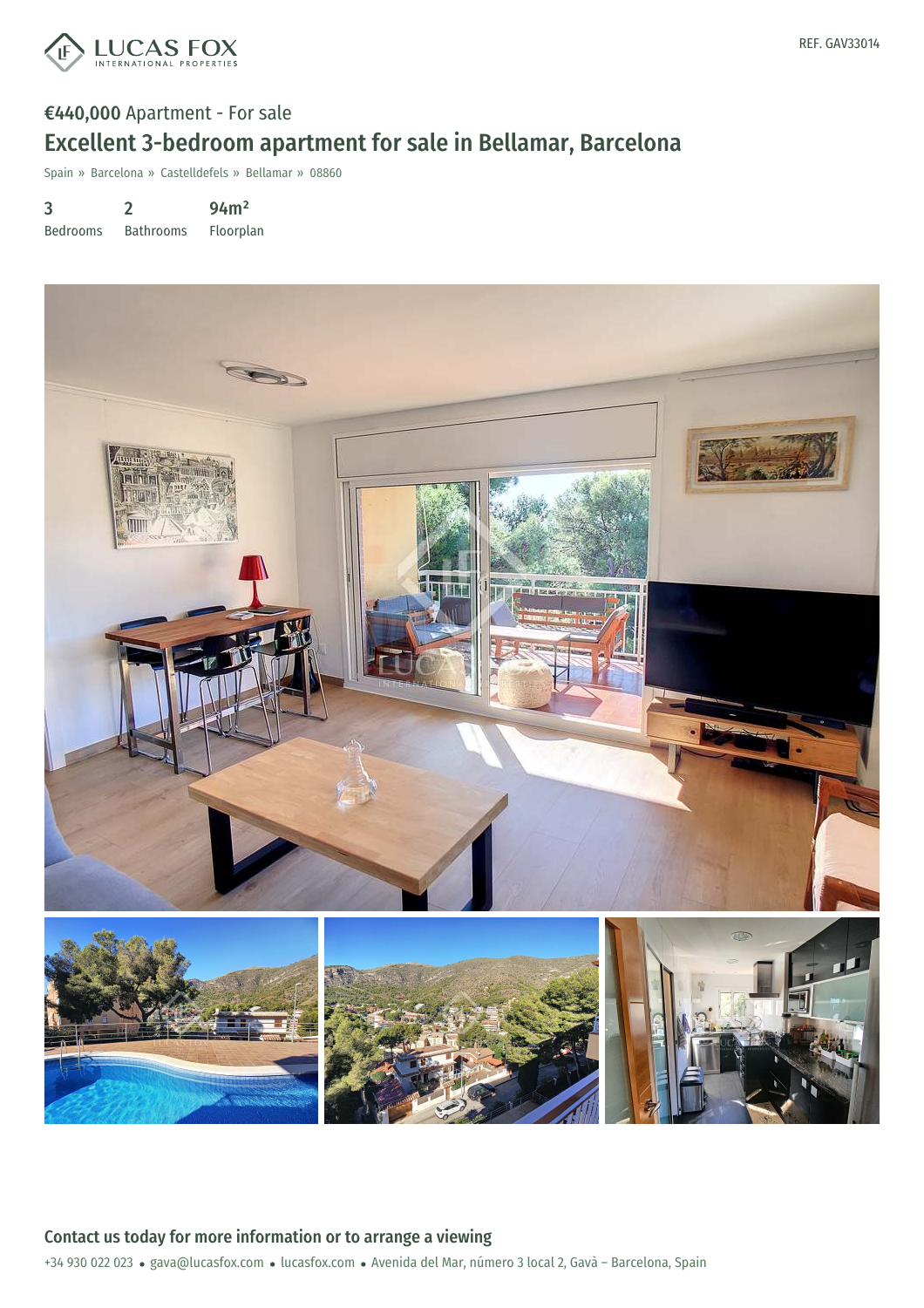

# €440,000 Apartment - For sale Excellent 3-bedroom apartment for sale in Bellamar, Barcelona

Spain » Barcelona » Castelldefels » Bellamar » 08860

3 Bedrooms 2 Bathrooms 94m² Floorplan

#### OVERVIEW

## Beautiful recently renovated corner penthouse of 94 m² with spectacular sea views and swimming pool for sale in El Poal, Castelldefels.

We present a beautiful corner penthouse located on the third and last floor of a very well-kept community in the residential neighbourhood of Poal, surrounded by nature, in Castelldefels.

The apartment was recently renovated, it faces south, it has natural light all day and has a very good layout.

We enter the property and we find a hall. On the right-hand side, there is a first room that is currently fitted out as a dressing room, although it could be used as a single bedroom or office. On the left, we find a large, modern and equipped kitchen. From here, we have access to a laundry space.

We continue moving towards the incredible open and very comfortable living-dining room, with a large window that gives access to an L-shaped terrace, with a chill-out space and a summer dining room, with dreamlike views of the sea, the mountains and the neighbourhood. From the living room, we access the master bedroom with its private bathroom with a bathtub.

On the other side of the house, we have the night area with bedrooms, one currently used as an office, and a complete bathroom with a bathtub.

The penthouse has parquet floors, new electrical installation and osmosis system. It has heating by radiators and air conditioning in all rooms.

In addition, it enjoys a storage room and a parking space, as well as access to the community area with an [events](mailto:gava@lucasfox.com) room and a [large](https://www.lucasfox.com) swimming pool.

It is a charming house for its panoramic views, its light, spaciousness and for the perfect condition in which it is presented. Ideal for a family as a first or second residence, who wants to live in such an exclusive area between sea and mountains.

For more details about the house, we recommend you see the 360<sup>o</sup> virtual tour at the following link: https://bit.ly/3rsyzmD.



[lucasfox.com/go/gav33014](https://www.lucasfox.com/go/gav33014)

Mountain views, Sea views, Swimming pool, Terrace, Natural light, Vineyards, Wooden flooring, Parking, Air conditioning, Balcony, Chill out area, Double glazing, Equipped Kitchen, Near international schools, Pet-friendly, Storage room, Transport nearby, Utility room, Views, Walk-in wardrobe

### Contact us today for more information or to arrange a viewing

+34 930 022 023 · gava@lucasfox.com · lucasfox.com · Avenida del Mar, número 3 local 2, Gavà – Barcelona, Spain